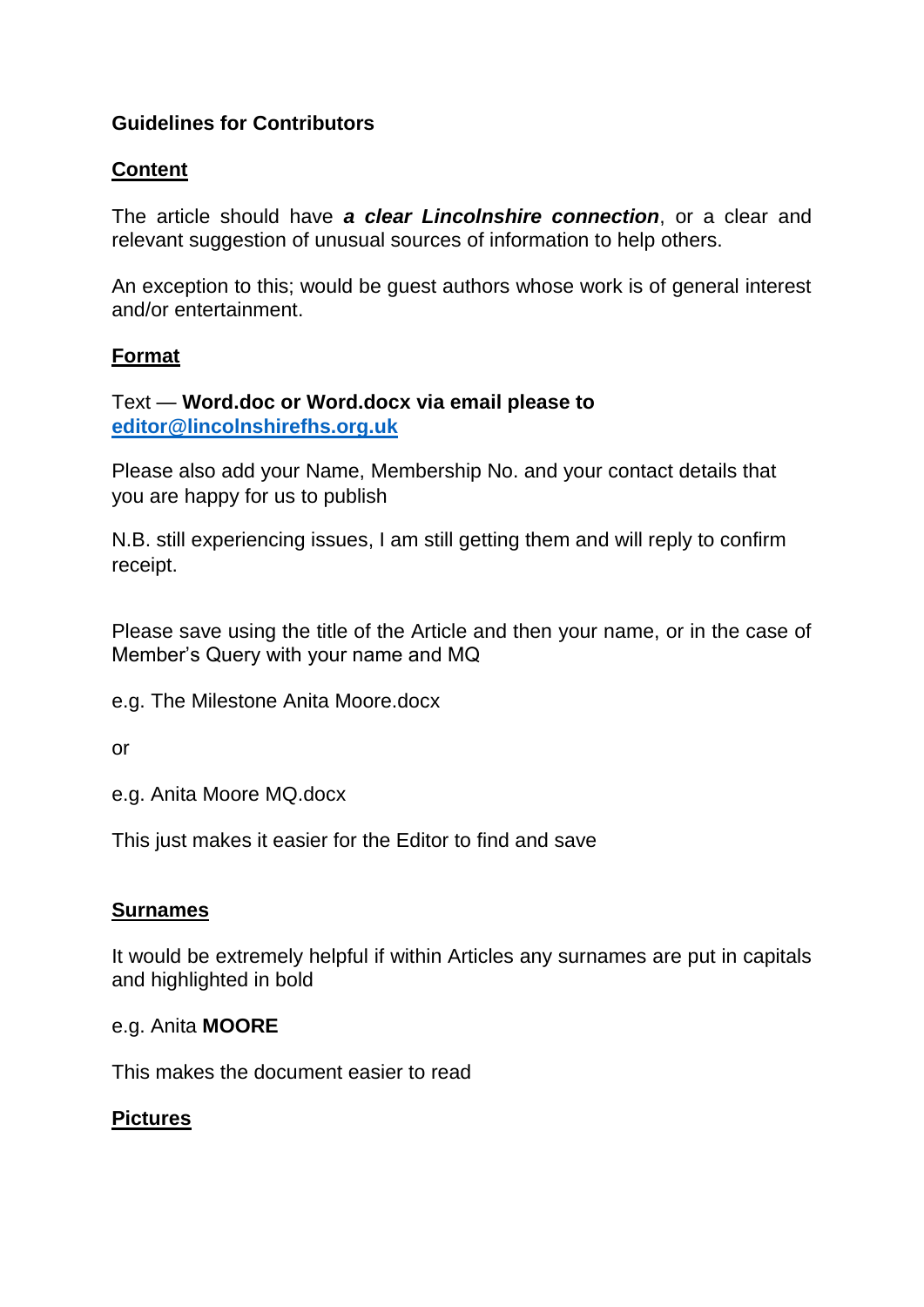Where possible and appropriate pictures are always good to help illustrate an article – **jpeg** format is best – please save the file with the article name and the contents of the photo

e.g. The Milestone John and Joan Smith.jpeg

# **Length**

Rough guide:

- up to 1500 words (i.e. about 3 pages of Arial) will probably not need shortening
- 1500 to 2000 words we may start snipping bits out to shorten it as well as make it clearer, depending on exactly how long it is.
- Over 2000 words if interesting enough we may spread it over two editions or exceptionally — print it complete but edited as small as it will go. The very long ones though are the most likely to be turned down if we are unable to suitably edit.

Again, Guest authors are usually an exception (up to a reasonable point) since we will have asked them to expound on their area of expertise. We reserve the right to edit for other reasons e.g. clarity and 'the editor's decision is final'

# **Copyright**

If your article, or a substantial part of it, has been published somewhere else we must take care not to infringe the copyright, especially if you received payment for the publication. In this case please contact the publishers of the first version (even if this was another Society) and get their approval to use the material again. If you copy that permission to me I will then know I can legally use the article.

Similarly, if your article contains substantial quotes from a document held in a repository such as Kew or the Archives, copyright in that document belongs either to the repository or to the document's owner.

Always check the repository guidelines:

- Quoting a whole document, e.g. a letter, requires permission
- Quoting say a couple of paragraphs from a longish document, e.g. a will, strictly needs permission but will probably not get us into hot water